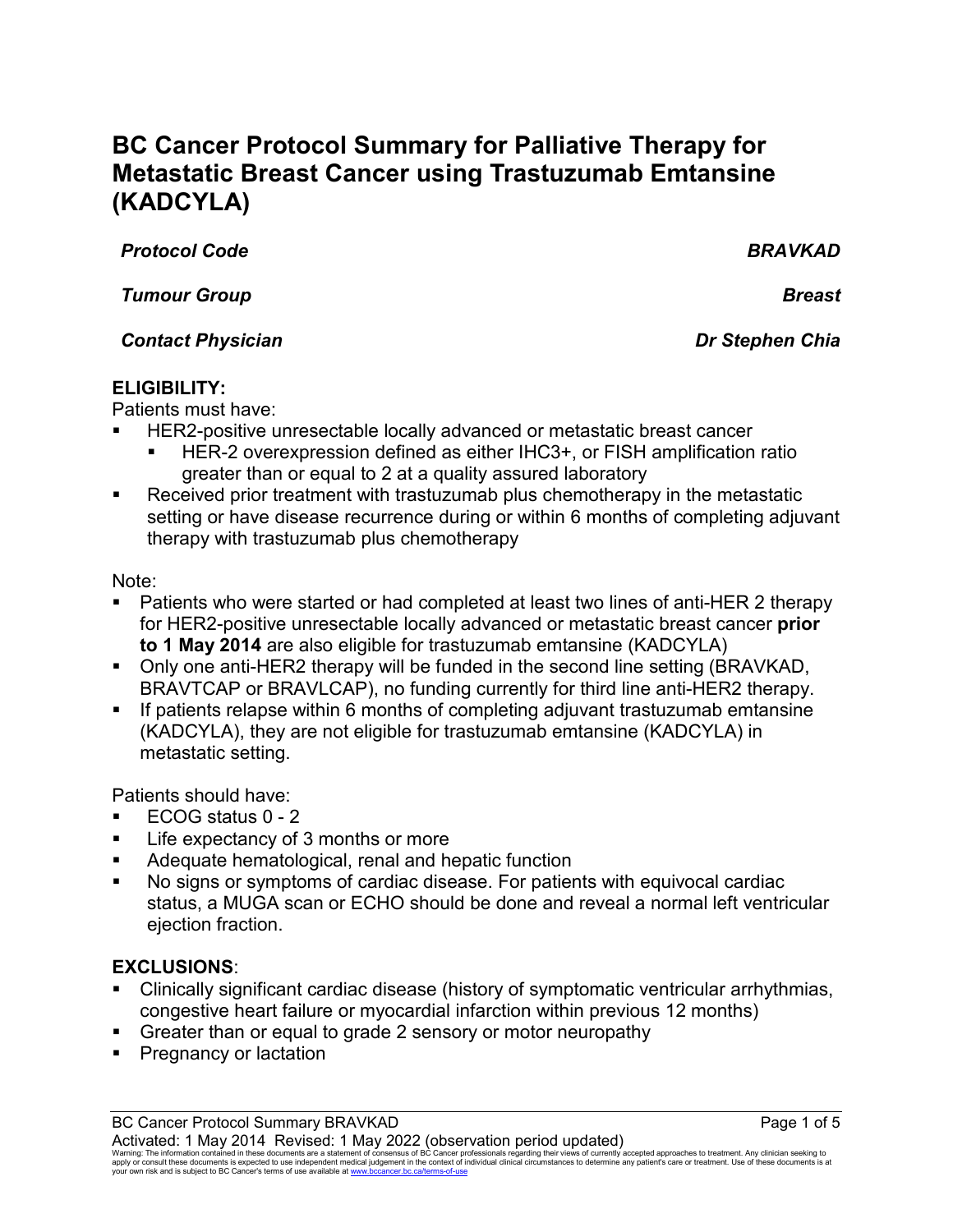# **TESTS:**

- Baseline: CBC & diff, platelets, bilirubin, ALT, alk phos, LDH, GGT, serum creatinine.
- Prior to Day 1 treatment: CBC & diff, platelets, bilirubin, ALT, alk phos, LDH, GGT
- If clinically indicated: MUGA scan or echocardiogram at baseline, and every 12 weeks during treatment is recommended but not mandatory
- If clinically indicated: total protein, albumin, sodium, potassium, bilirubin, ALT, alkaline phosphatase, LDH, GGT, BUN, serum creatinine, ECG

# **PREMEDICATION:**

Antiemetic protocol for low emetogenic chemotherapy (see protocol SCNAUSEA)

**There is a risk of medication errors between trastuzumab emtansine (KADCYLA) and trastuzumab (HERCEPTIN/HERZUMA). In order to minimize the risk, check the vial labels to ensure that the drug being prepared and administered is trastuzumab emtansine (KADCYLA).**

# **TREATMENT:**

| Drug                               | Dose*       | <b>BC Cancer Administration Guideline</b>                                                                                                                                                                      |
|------------------------------------|-------------|----------------------------------------------------------------------------------------------------------------------------------------------------------------------------------------------------------------|
| trastuzumab emtansine<br>(KADCYLA) | $3.6$ mg/kg | IV in NS 250 mL (use 0.2 micron in-line filter)<br>over 1 hour 30 minutes.                                                                                                                                     |
|                                    |             | Observe for 1 hour 30 min post-infusion.                                                                                                                                                                       |
|                                    |             | If no infusion reaction observed in Cycle 1,<br>may give subsequent doses over 30 minutes,<br>observe for 30 minutes post-infusion.<br>Observation period not required after 3<br>treatments with no reaction. |

Repeat every 21 days. Continue until disease progression, no evidence of further clinical benefit or unacceptable toxicity.

#### \*Dose Levels

| <b>Starting Dose</b> | Dose level -1 | Dose level -2       | Dose level -3 |
|----------------------|---------------|---------------------|---------------|
| $3.6$ mg/kg          | 3 mg/kg       | $2.4 \text{ mg/kg}$ | discontinue   |

Dose should not be re-escalated after a dose reduction has been made

If a planned dose is missed, it should be administered as soon as possible as per the physician's discretion. Do not wait until the next planned cycle if clinically appropriate.

BC Cancer Protocol Summary BRAVKAD **Page 2 of 5** and 2 of 5 Activated: 1 May 2014 Revised: 1 May 2022 (observation period updated)

Warning: The information contained in these documents are a statement of consensus of BC Cancer professionals regarding their views of currently accepted approaches to treatment. Any clinician seeking to<br>apply or consult t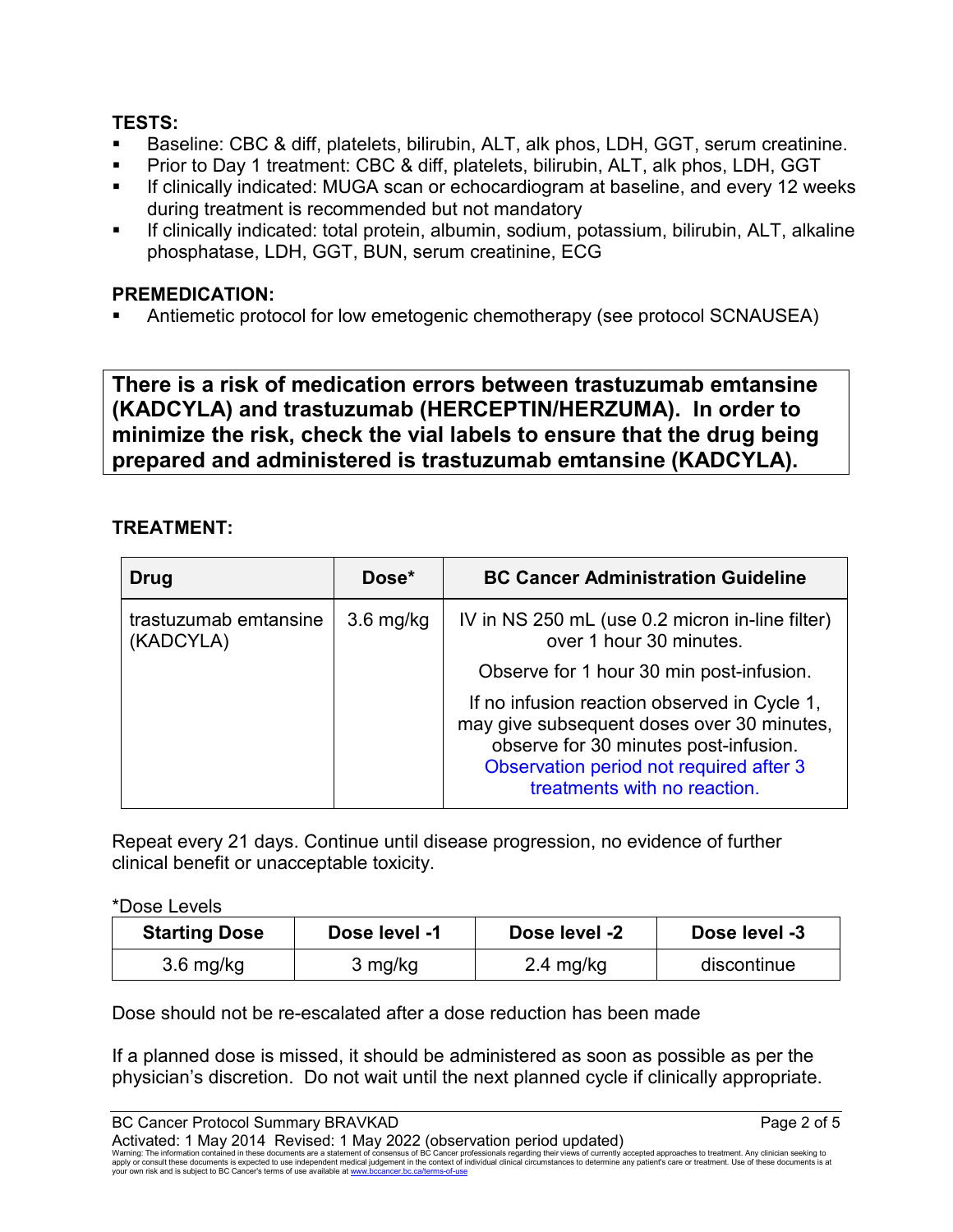# **DOSE MODIFICATIONS:**

#### **1. Hematological**

patients with platelets less than 100 x 10 $9$ /L and patients on anti-coagulant treatment should be monitored closely while on treatment

| Platelets x 10 <sup>9</sup> /L |     | <b>ANC</b><br>x 10 <sup>9</sup> /L | <b>Dose</b>                                                                                                                                                                    |
|--------------------------------|-----|------------------------------------|--------------------------------------------------------------------------------------------------------------------------------------------------------------------------------|
| greater than or<br>equal to 75 | and | greater than<br>or equal to 1      | treat at same dose level as previous cycle                                                                                                                                     |
| 25 to 74                       | or  | $0.5$ to $0.99$                    | delay until platelet count recovers to greater<br>than or equal to 75 <sup>*</sup> (grade 1 or better) and<br>ANC greater than or equal to 1, then treat at<br>same dose level |
| less than 25                   | or  | less than 0.5                      | delay until platelet count recovers to greater<br>than or equal to $75*$ (grade 1 or better) and<br>ANC greater than or equal to 1, then reduce<br>one dose level              |

\*permanently discontinue treatment if platelet count does not recover to greater than or equal to 75 or baseline within 42 days of last dose

# **2. Hepatic Impairment**

- discontinue treatment in patients with serum transaminases greater than 3 x ULN and concomitant total bilirubin greater than 2 x ULN
- discontinue treatment in patient diagnosed with nodular regenerative hyperplasia

# **Increased Transaminases**

| Grade          | <b>AST/ALT</b>                 | <b>Dose</b>                                  |
|----------------|--------------------------------|----------------------------------------------|
|                | less than or equal to 2.5 x    | no dose adjustment                           |
|                | <b>ULN</b>                     |                                              |
| $\overline{2}$ | greater than 2.5 to less than  | continue treatment at same dose level        |
|                | or equal to 5 x ULN            |                                              |
| 3              | greater than 5 to less than or | delay until AST/ALT recovers to less than or |
|                | equal to 20 x ULN              | equal to grade 2, then reduce one dose level |
|                | greater than 20 x ULN          | discontinue treatment                        |

Warning: The information contained in these documents are a statement of consensus of BC Cancer professionals regarding their views of currently accepted approaches to treatment. Any clinician seeking to<br>apply or consult t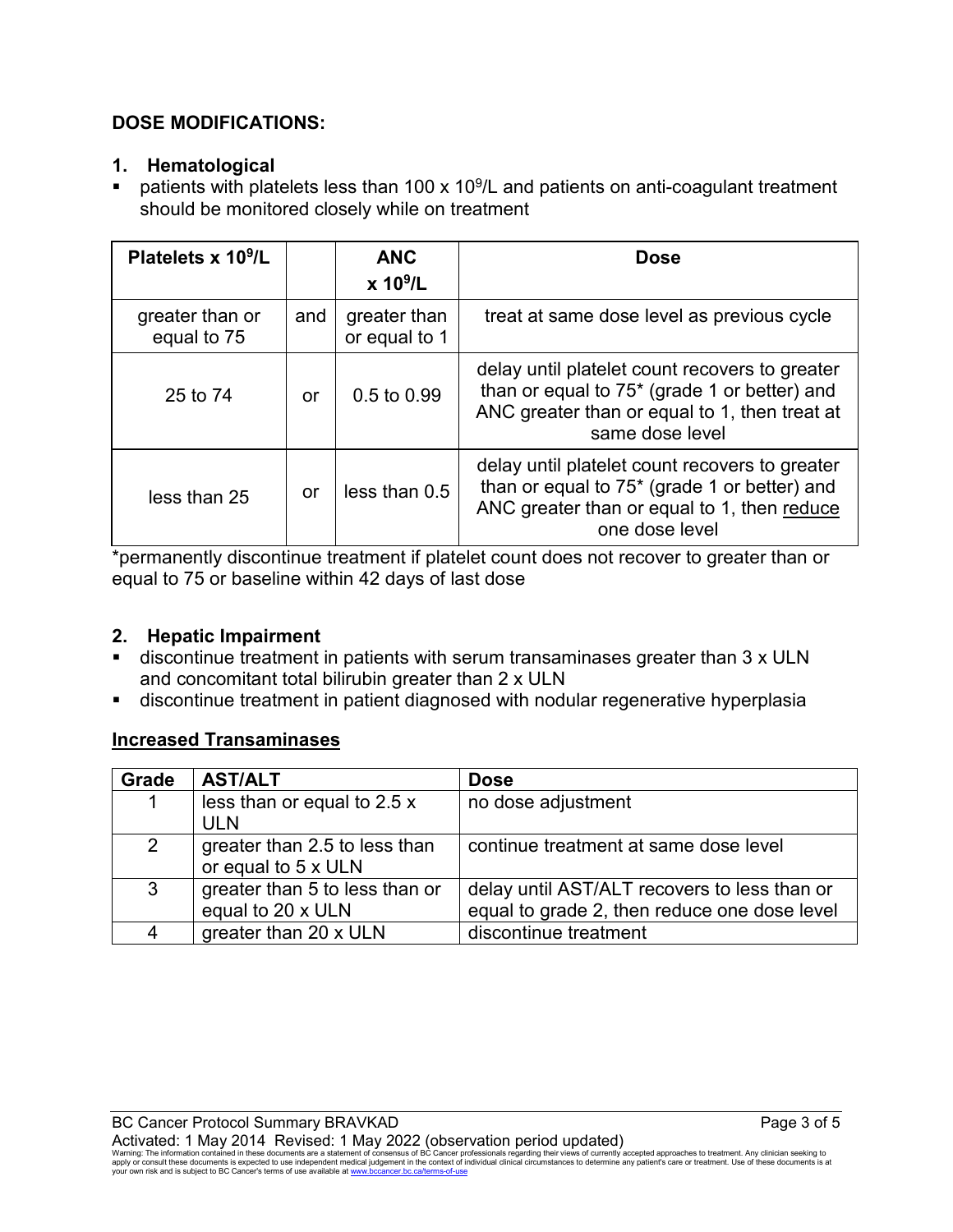## **Hyperbilirubinemia**

| Grade          | <b>bilirubin</b>                                     | <b>Dose</b>                                                                                 |
|----------------|------------------------------------------------------|---------------------------------------------------------------------------------------------|
| 1              | less than or equal to 1.5 x<br><b>ULN</b>            | no dose adjustment                                                                          |
| $\overline{2}$ | greater than 1.5 to less than<br>or equal to 3 x ULN | delay until total bilirubin recovers to grade 1<br>or better, then treat at same dose level |
| $\mathbf{3}$   | greater than 3 to less than 10<br>x ULN              | delay until total bilirubin recovers to grade 1<br>or better, then reduce one dose level    |
|                | greater than 10 x ULN                                | discontinue treatment                                                                       |

#### **3. Cardiac**

| <b>LVEF</b>                                                                            | <b>Dose</b>                                                                                                            |
|----------------------------------------------------------------------------------------|------------------------------------------------------------------------------------------------------------------------|
| greater than 45%                                                                       | no dose adjustment                                                                                                     |
| 40% to less than or equal to<br>45% and decrease is within<br>10% points from baseline | continue treatment, repeat LVEF assessment<br>within 3 weeks                                                           |
| less than 40%                                                                          | Hold treatment, repeat LVEF assessment within<br>3 weeks. If LVEF less than 40% is confirmed,<br>discontinue treatment |
| <b>Symptomatic CHF</b>                                                                 | discontinue treatment                                                                                                  |

#### **4. Peripheral Neuropathy**

Patients (22%) receiving trastuzumab emtansine(KADCYLA) have reported peripheral neuropathy. Hold treatment in patients with grade 3 or 4 peripheral neuropathy until improvement to less than or equal to grade 2 and consider dose reduction when restarting.

# **5. Renal Dysfunction**

| <b>Creatinine Clearance (mL/min)</b> |                    |
|--------------------------------------|--------------------|
| greater than or equal to 30          | no dose adjustment |
| less than 30                         | no data            |

BC Cancer Protocol Summary BRAVKAD **Page 4 of 5** and 2011 11 and 2012 12:30 Page 4 of 5

Activated: 1 May 2014 Revised: 1 May 2022 (observation period updated)<br>Warning: The information contained in these documents are a statement of consensus of BC Cancer professionals regarding their views of currently accept